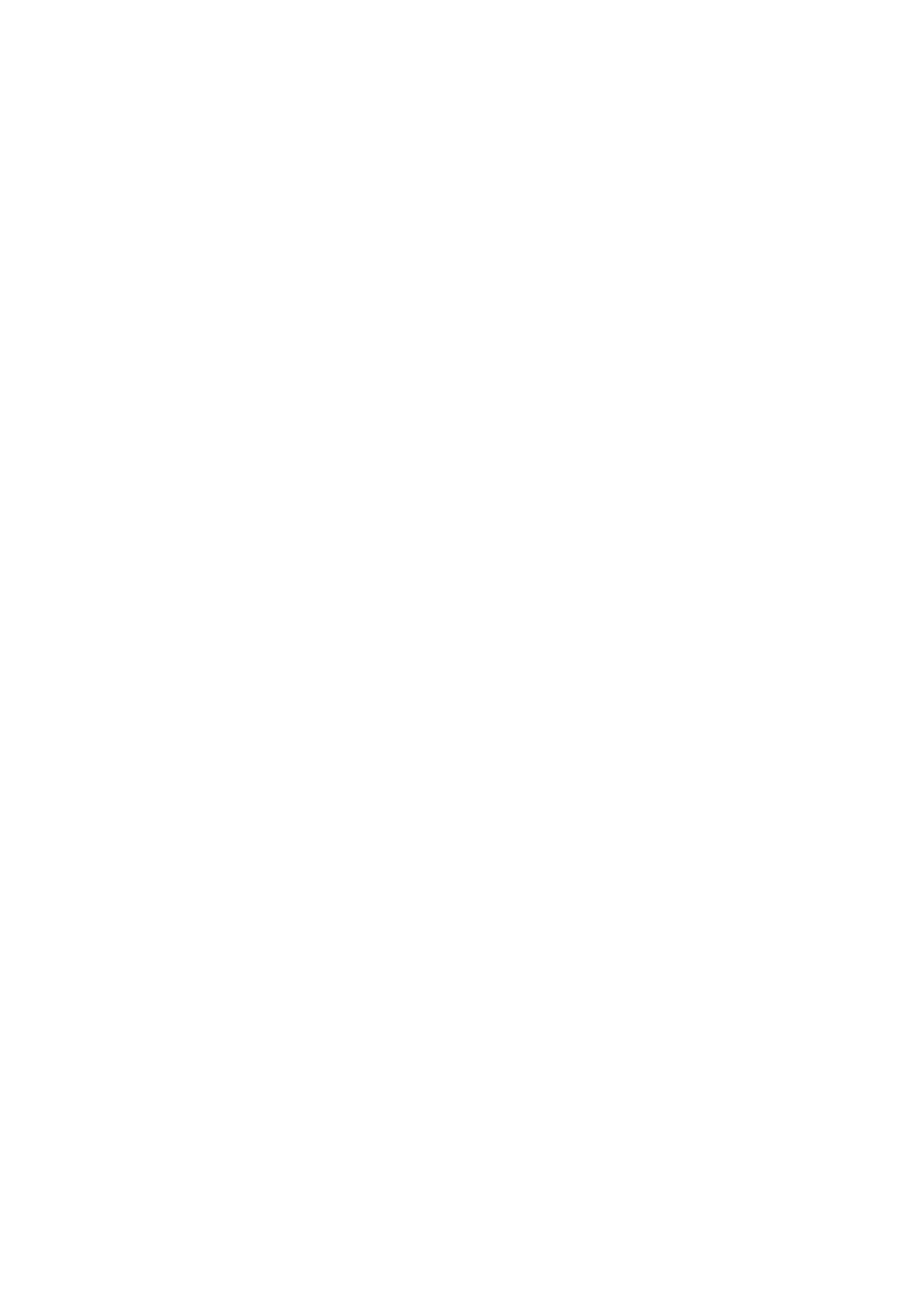# **Australian Flora Foundation Report on the AFF Grant 001-09 – The Horticultural Potential of an endangered species, the Freycinet Wax Flower from Eastern Tasmania**

*Ms Natalie Papworth & Dr Alan MacFadyen, Royal Tasmanian Botanical Gardens, Hobart, Tasmania, 7001.* 

*Mr Alan Gray,Tasmanian Herbarium, GPO Box 1164, Hobart, Tasmania 7001.* 

*Dr Anthony Koutoulis and Ms Aina Price, School of Plant Sciences, University of Tasmania, GPO Box 252-55, Hobart, Tasmania 7001.* 

*Dr Andrew Rozefelds, Tasmanian Museum and Art Gallery, GPO Box 1164, Hobart Tasmania, 7001*.

#### **Abstract**

Surveys undertaken on the Freycinet Peninsula found over 100 plants of the critically endangered Freycinet Wax Flower (*Philotheca freyciana*). All plants are restricted to the Hazards, and a single plant is also known from nearby Cape Tourville. The Freycinet Wax Flower is restricted to skeletal soils derived from granitic rocks, and it often occurs in runnels and in vertical crack lines in the granitic terrain. The Freycinet Wax Flower is likely to be slow growing, although both young and mature plants were located, which indicates recruitment is occurring in the wild.

As the species is critically endangered a number of propagation techniques were attempted, including seed, tissue culturing and standard vegetation propagation, to establish an ex situ population. Standard nursery vegetative propagation methods were found to be the most effective, and as a result the Royal Tasmanian Botanical Gardens (RTBG) now holds 70 cutting-produced plants in pots from various genotypes. The project has successfully established an ex situ collection of this critically endangered species at the RTBG.

Tissue culture techniques have successfully resulted in shoot proliferation, but we have been unable to induce root initiation in explants to date. If we can successfully overcome this challenge it will become possible to explore the horticultural potential of this attractive species.

## **Background**

The Freycinet Wax Flower (*Philotheca freyciana*) was described in 2001. This species, was at that time restricted to 3 known plants in the wild, all localised to the Hazards and Cape Tourville on the Freycinet Peninsula in eastern Tasmania. Because of its rarity and restricted distribution it was listed as critically endangered under the Environment Protection and Biodiversity Conservation Act 1999.

This study supported by the Australian Flora Foundation aimed to determine:

(a) the distribution of the species by undertaking surveys in the Freycinet Peninsula and other areas of similar habitat,

(b) commence life history studies to better understand the ecology of the species, and (c) attempt to propagate the species through a variety of propagation techniques.

#### **a. Survey**

To extend knowledge of the ecology of this species a systematic search of the Freycinet Peninsula was carried out in 2002, which located over a 100 plants in populations extending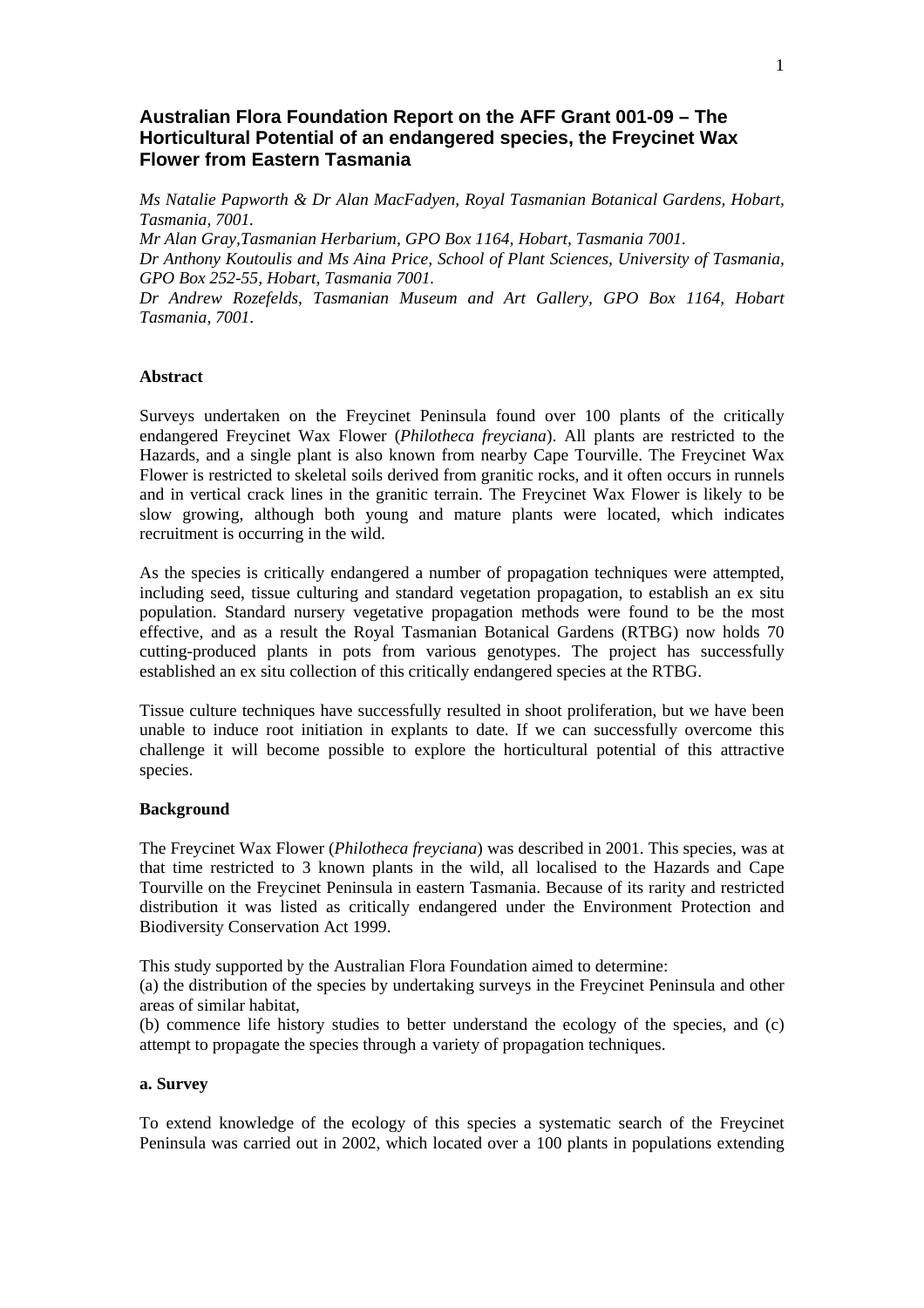from the summits of various peaks in the Hazards to near sea level. All plants occurred on granite outcrops, often precariously over the edge of cliffs in drip lines and vertical cracks (Fig. 1). The boulder-strewn terrain makes some areas of the Freycinet Peninsula difficult to access. Searches on granitic rocks on nearby Schouten and Maria Islands failed to find any plants of *Philotheca freyciana*.



**Fig. 1**. Field surveys involved clambering over the granitic rocks of Freycinet Peninsula looking for the Freycinet wax flower. The plants often occurred in cracks and along runnels in the granitic rocks. The rock strewn terrain makes some areas of the Freycinet Peninsula difficult to access. This view shows the picturesque Wine Glass Bay in the background.

From these various surveys undertaken by staff from the Tasmanian Herbarium, Department of Primary Industries, Water and Environment and the Royal Tasmanian Botanical Gardens it was concluded that the species is restricted to the Hazards on Freycinet Peninsula, with plants occurring on Mt Mayson, Mt Amos, Mt Dove and Mt Parsons with a single plant occurring at Cape Tourville. The results of the surveys would support the species retaining its status as being critically endangered.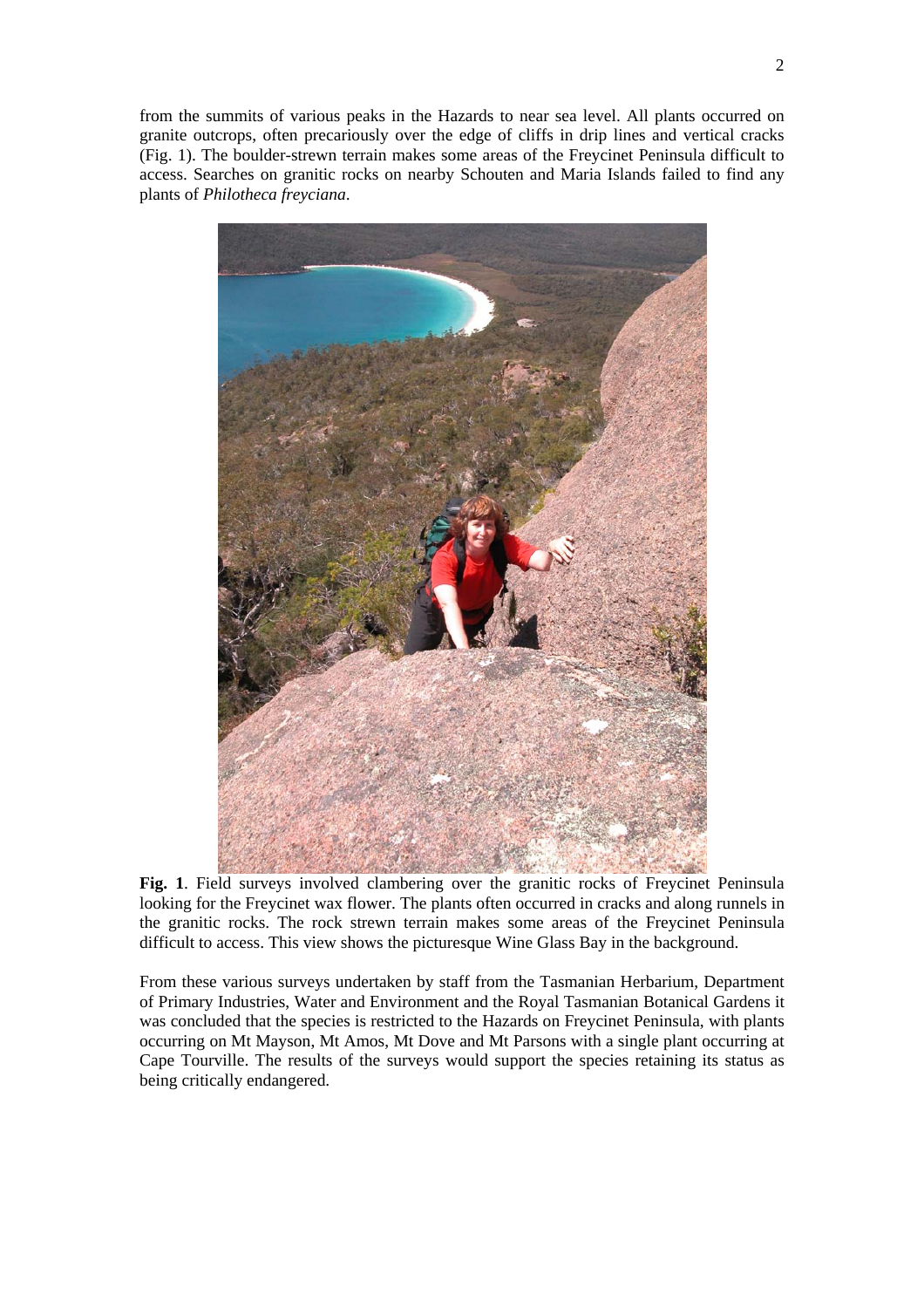# **b. Life History Studies**

From the largest population (of about 50 plants), on Mt Mayson, 35 were selected to begin a study of growth and development. All plants were measured for height, width of plant, stem diameter at ground level (Fig. 2), and observations were made as to whether the plants were in bud, flowering, or post anthesis.



**Fig. 2**. Measuring stem diameter of Freycinet Wax Flower plants at Mount Mayson.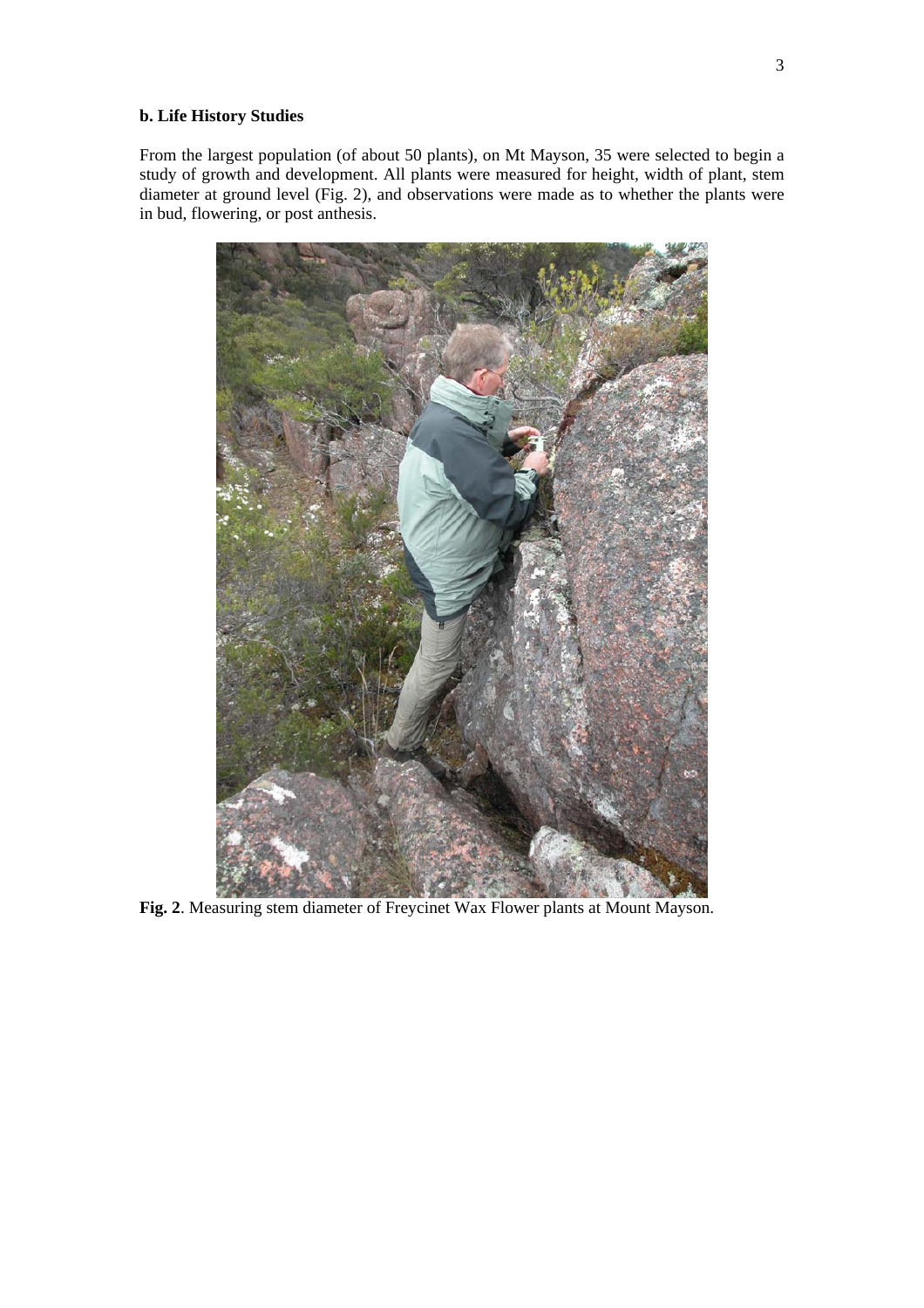The plants are generally spindly, consisting of a main stem and are often sparingly branched. The population included young plants, 4 cm in height, through to large, well established plants that were up to 90 cm in height. Resprouting from older stems that had been damaged or eaten by herbivores was observed (Fig. 3). The stems in larger specimens of the plant are up to 1.3 cm in diameter.



**Fig. 3**. Young leafy shoot of the Freycinet Wax Flower at Mount Mayson, resprouting off an older stem.

The limited observations suggested that the Freycinet Wax Flower was slow growing in the wild. General observations also suggest that the plant has an extended flowering period. The plants were visited by generalist pollinators such as beetles and small flies (Fig. 4).



**Fig. 4**. Flowering specimen of the Freycinet Wax Flower. Two species of beetles and small flies were seen visiting flowers.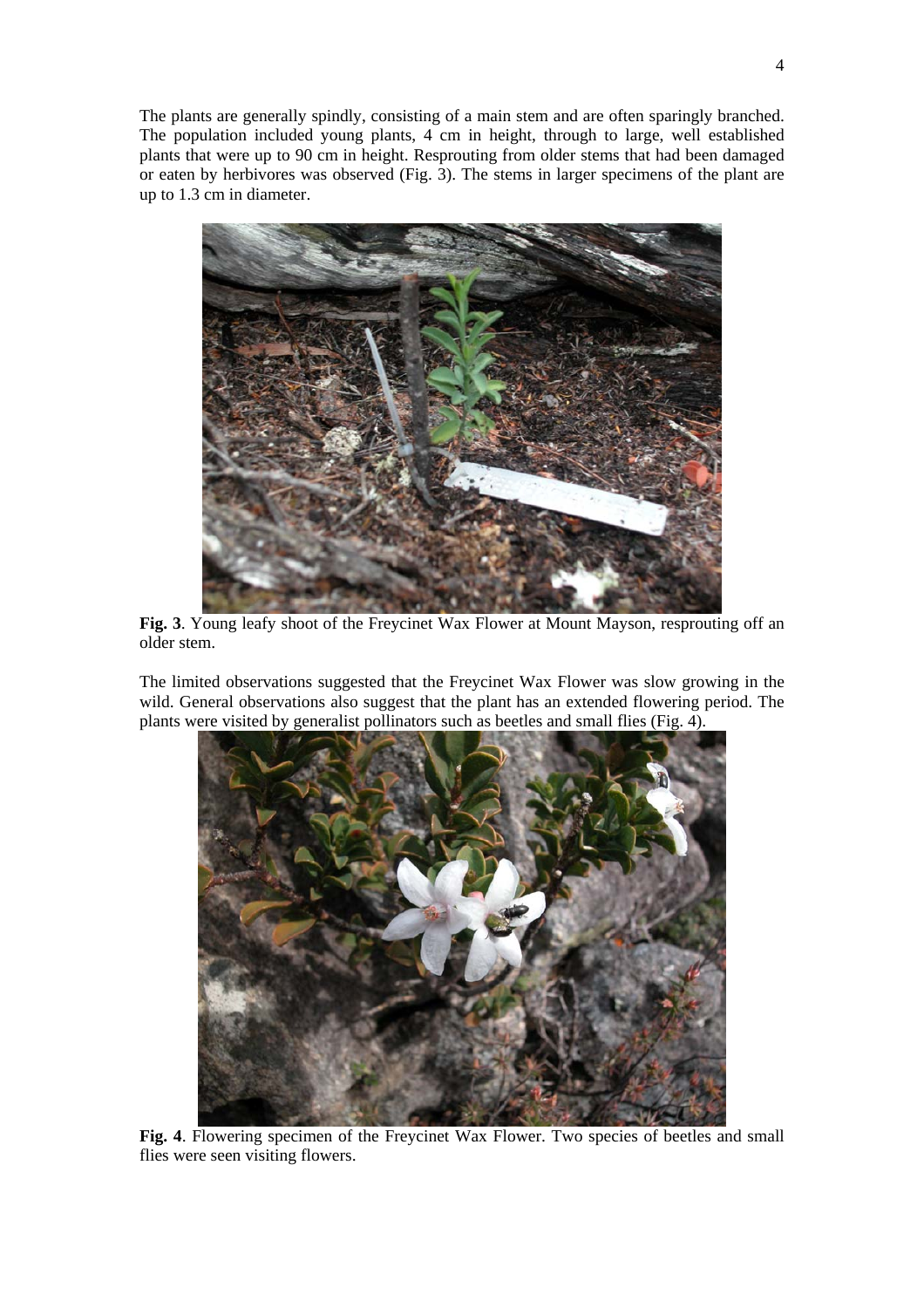It was hoped the basic data might give an indication of how this plant would perform in a horticultural setting. Unfortunately circumstances only allowed for initial parameter measurements and a follow up survey of six months later.

## **c. Propagation of** *Philotheca freyciana*

#### **Rationale of Propagation Trials**

The Freycinet Wax Flower is a compact shrub commonly less than 60 cm in height with attractive 5-petalled white flowers which are pink in bud. It aesthetically has good horticultural potential but at the time of the study the practicality of propagation was unknown.

#### **Vegetative Propagation – cuttings**

Cutting material from the two populations at this site was collected in October 2002 and propagation trials have now been completed.

Since this is the first attempt at cutting propagation in this species, a range of wood types was trialled to assess the most suitable. In general, softwood and semi-hardwood cuttings were quite successful, using standard RTBG cutting mix, following treatment with the commercial rooting hormone Clonex Purple™ (Table 1).

Less success was achieved with the hardwood cuttings, but this increased after wounding and treatment with the same rooting hormone (Fig. 5). Until rooting was established, all cutting material was initially held on a heat bed in conjunction with a misting system.



**Fig. 5**. Cuttings of the Freycinet Wax Flower in standard RTBG native potting mix.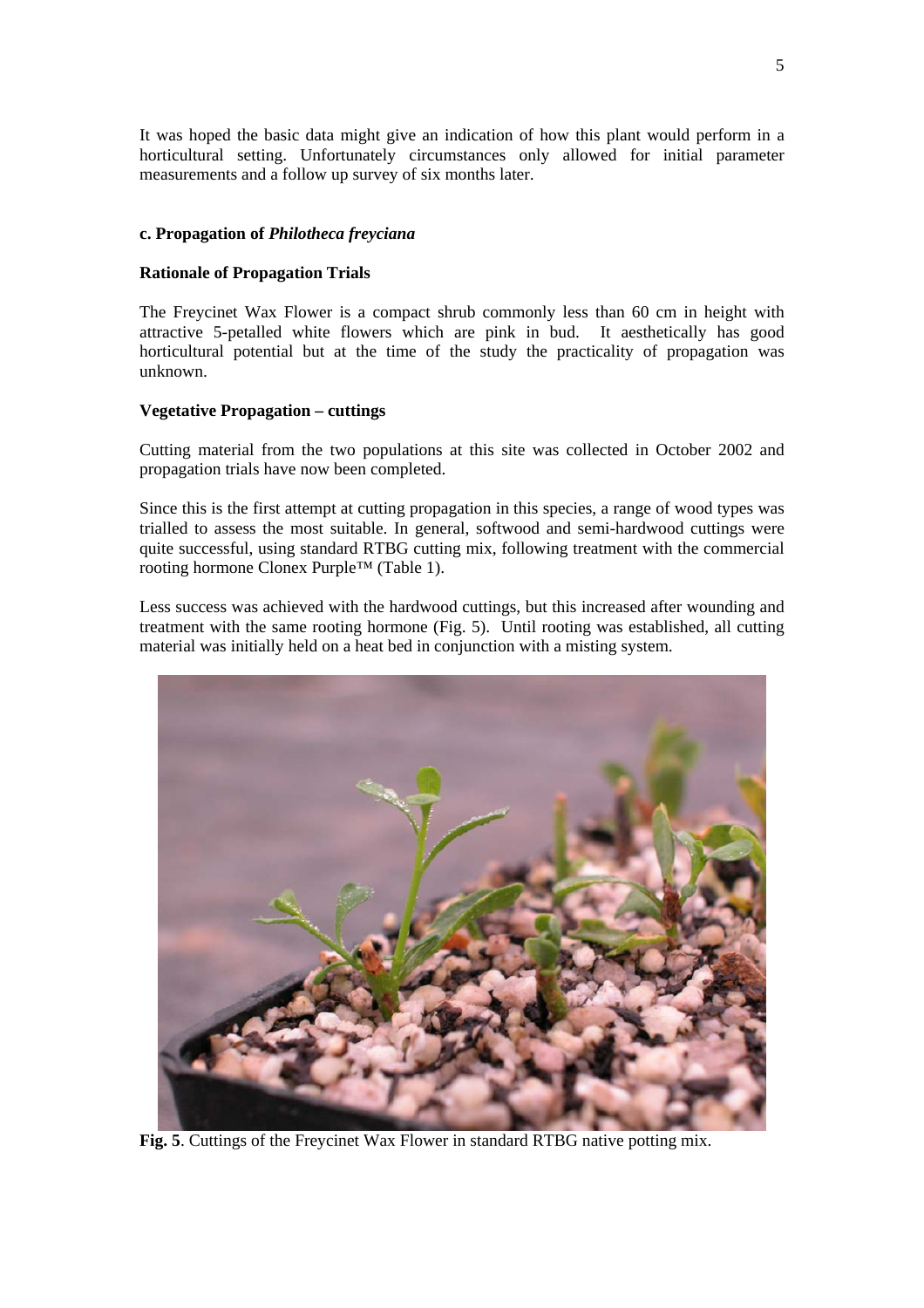Rooting in some cases was well established about 8-10 weeks after initial propagation and the plants were then potted on, using standard RTBG native potting mix.

The success rate of this method of vegetative propagation would indicate that it is a suitable tool for the *ex-situ* management of this threatened species. The preferential use of softwood and/or semi-hardwood cuttings would probably increase this success rate, and may be the optimal route for commercial production. Seasonal timing of the material may be a critical factor here.

| Acc. No       | <b>Cutting Type</b> | <b>Cutting Date</b> | <b>Potting On</b> | <b>Tubes July 04</b> |
|---------------|---------------------|---------------------|-------------------|----------------------|
| 02.0035       | 7 soft              | 22/1/02             | 4/9/02            |                      |
|               | 6 hard              |                     |                   |                      |
| 02.0042       | 4 semi-hard         | 22/1/02             | 20/3/02           | 3                    |
|               | 4 soft              |                     |                   |                      |
| 02.0043       | 9 semi-hard         | 22/1/02             | 20/3/02           |                      |
|               |                     |                     | 3/9/02            |                      |
|               |                     |                     | 12/11/02          |                      |
| 02.0496       | Soft                | 28/8/02             | 23/10/02          | $\mathbf Q$          |
|               | Semi-hard           |                     | 12/11/02          |                      |
| 02.0625       | 23 soft clonex      | 21/10/02            | $24 - 25/6/02$    | 21                   |
|               | 30 semi-hard        | 14/1/03             | 6/11/03           |                      |
|               | ezi-root            |                     |                   |                      |
| 02.0691       | 27 semi-hard        | 11/12/02            | 26/5/02           | 6                    |
| 02.0692       | 18 semi-hard        | 11/12/02            |                   | 7                    |
| 03.0023 xRTBG | 7 semi-hard         | 14/1/03             | 24/6/03           | 6                    |
| 03.0051 xRTBG | 12 semi-hard        | 29/1/03             |                   | 10                   |
| 03.0254       | 3 semi-hard         | 7/10/02             | 28/3/03           |                      |

**Table 1. Vegetative Propagation Trials** 

Propagation from stock plants in the Nursery (03.0023, 03.0051) was the most successful. This would be due to the fact that the stock material was never stressed and cutting material was available for propagation immediately after cutting. In the field the cutting material is wrapped in a moist bag but often it is stored in a fridge or esky for several days before it is propagated from. Once a good stock collection was established, production would be relatively straight forward. Most of the plants flowered in their pots within the first year of production. Four plants have been planted out at the RTBG in dolerite soil and their progress will be monitored

# **Seed Propagation**

At this stage, seed propagation has had limited success with the main problem being the difficulty in obtaining enough material. In 2002 seed was collected from 3 locations – Cape Tourville (1 genotype) Mt Amos (3 genotypes) and Mt Mayson

(2 genotypes). In total, only 17 seeds were available, and in November 2002 these were treated with boiling water, and allowed to soak overnight. They were then sown in native seed raising mix, placed in a glasshouse on a hot bed.

After 10 weeks there was no sign of activity, but eventually two of the seeds germinated after about 12 weeks, one subsequently survived and continues to grow well.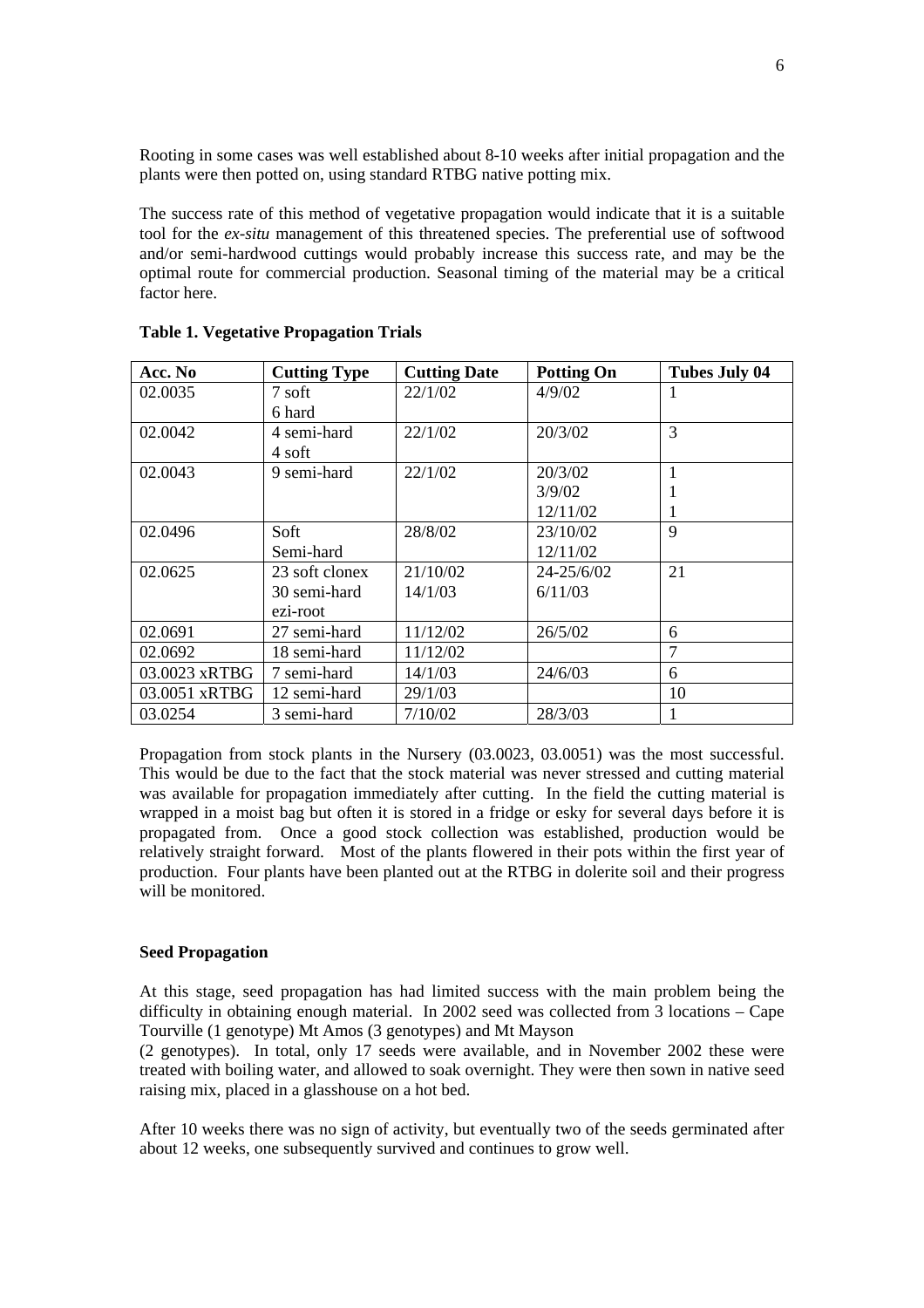Clearly, much more seed was required so that further germination trials under different conditions can be undertaken. With this in view, 10 suitable plants were bagged in two populations on Mt Mayson (December 2002) and these were retrieved in May 2003. Only 16 seed were collected; although too few for a statistically significant trial the following treatments were carried out in June 2003.

Germination trials – each treatment was undertaken for 14 days.

- 1) N=5 Leaching: in calico bag suspended in toilet cistern.
- 2) N=6 Wet heat: seeds soaked in boiling water.
- 3) N=5 Smoke / water: soaked in 1:10 Regen Smokemaster.

Seed were then sown in native seed raising mix and placed in a glasshouse on a hot bed. No germination occurred and the sown seed mix was discarded after 1 year.

## **Tissue Culture**

As tissue culture of this species had not been previously attempted, a preliminary trial, using a related species - *P.verrucosa* - was undertaken, in a standard MS tissue culture medium (Murashige & Skoog, 1962). This produced satisfactory results, so in December 2002 fresh material was collected from Mt Mayson. Two populations were sampled – 8 mixed genotypes from the eastern site and 5 mixed genotypes from the west.

In this trial, a standard MS culture medium was used (Table 2) but with differing concentrations of hormones and auxins (Table 3, Fig. 6). Eight treatments were used, with one control, the variables being the concentration of NAA, IAA and BAP, keeping the medium at a uniform pH of 5.8. This experiment, begun in early December 2002, used 180 explants, with a standard light/dark regime at a controlled temperature. Due to the nature of some of the collected material, a fairly high loss rate was anticipated, and to some extent this occurred, with death and contamination affecting some 60% of the cultures.



**Fig. 6**. Tissue culturing of the Freycinet Wax Flower using various media.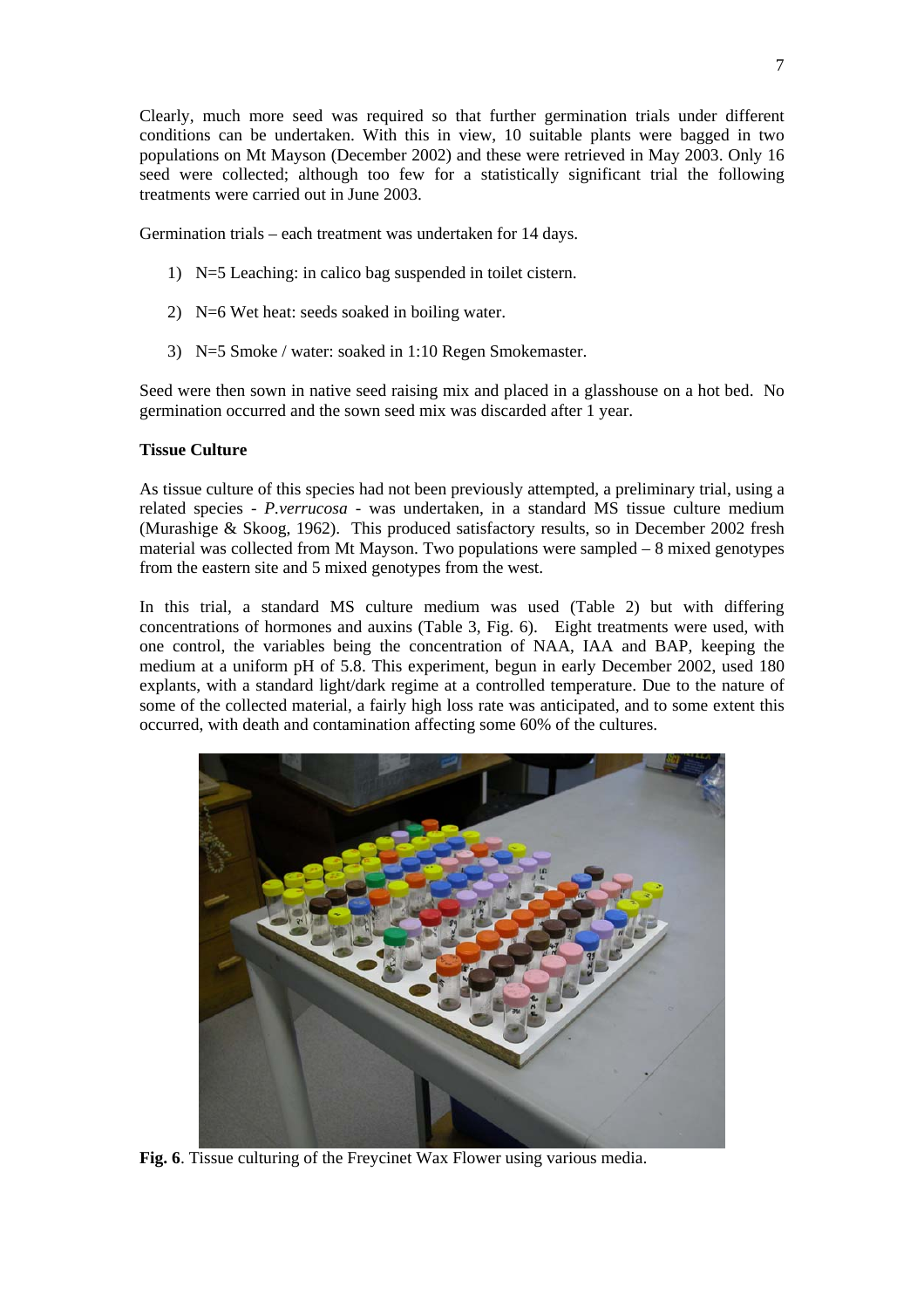#### **Table 2. Multiplication Media**

Multiplication and elongation medium *Philotheca freyciana*

| Components                                         | mg/L     |
|----------------------------------------------------|----------|
|                                                    |          |
| <b>INORGANIC SALTS</b>                             |          |
|                                                    |          |
| Macronutrients                                     |          |
| NH <sub>4</sub> NO <sub>3</sub>                    | 1650.00  |
| KNO <sub>3</sub>                                   | 1900.00  |
| $CaCl2$ . $2H2O$                                   | 440.00   |
| MgSO <sub>4</sub> .7H <sub>2</sub> O               | 370.00   |
| $KH_2PO_4$                                         | 170.00   |
|                                                    |          |
| Micronutrients                                     |          |
| KI                                                 | 0.83     |
| $H_3BO_3$                                          | 6.20     |
| MnSO <sub>4</sub> .4H <sub>2</sub> O               | 22.30    |
| ZnSO <sub>4</sub> .7H <sub>2</sub> O               | 8.60     |
| $Na2MoO4.2H2O$                                     | 0.25     |
| CuSO <sub>4</sub> 5H <sub>2</sub> O                | 0.025    |
| $\overline{\text{CoCl}_{2.6}\text{H}_{2}\text{O}}$ | 0.025    |
| Na <sub>2</sub> .EDTA                              | 37.30    |
| FeSO <sub>4</sub> 7H <sub>2</sub> O                | 27.80    |
|                                                    |          |
| <b>VITAMINS</b>                                    |          |
| myo-Inositol                                       | 100.00   |
| <b>Nicotinic Acid</b>                              | 0.50     |
| <b>Pyridoxine HCl</b>                              | 0.50     |
| <b>Thiamine HCl</b>                                | 0.10     |
|                                                    |          |
| <b>OTHER COMPONENTS</b>                            |          |
| Glycine (Free Base)                                | 2.00     |
| Sucrose                                            | 30000.00 |
| Agar Agar                                          | 7000.00  |
| Ph                                                 | 5.8      |
|                                                    |          |
| <b>HORMONES</b>                                    |          |
| <b>BAP</b>                                         | 1.0      |
| <b>IAA</b>                                         | 0.1      |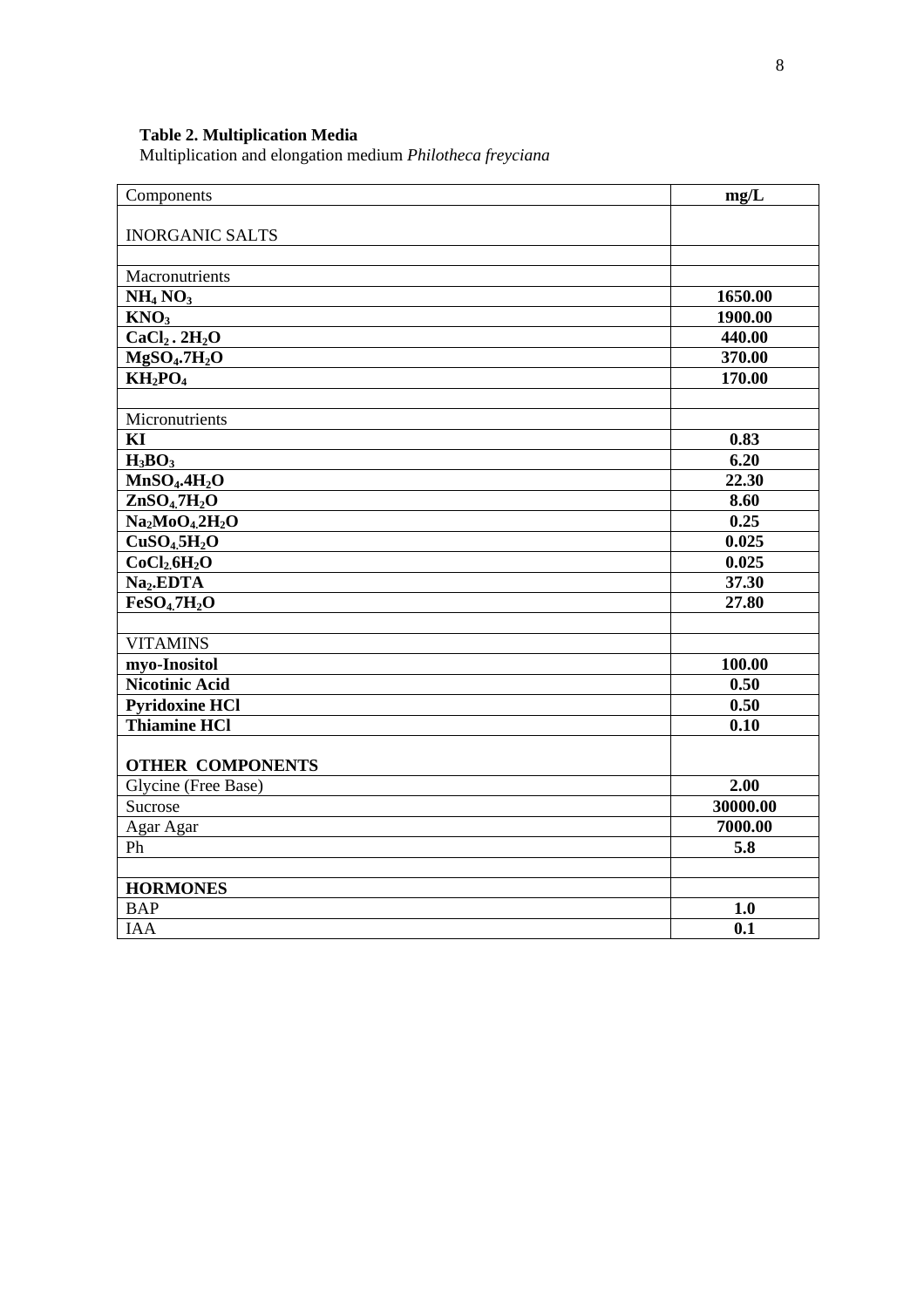## **Table 3. Treatments**

| $BAP(\mu m)$ | IAA $(\mu m)$ | $NAA$ ( $\mu$ m) | pH   | <b>Tube Colour</b> |
|--------------|---------------|------------------|------|--------------------|
|              | $0.1\,$       |                  | 5.84 | Brown (B)          |
|              | 0.6           |                  | 5.84 | Blue (Bl)          |
|              |               | 0.1              | 5.78 | Pink $(P)$         |
|              | $0.1\,$       | 0.6              | 5.80 | Orange $(O)$       |
| 10           | 0.6           |                  | 5.80 | Red(R)             |
| 10           |               |                  | 5.78 | Silver $(S)$       |
| 10           |               | 0.1              | 5.83 | Green(G)           |
| 10           |               | 0.6              | 5.80 | Mauve $(M)$        |
| Control -    |               |                  |      | Yellow (Y)         |

## **Contamination**

|          | The overall contamination/death rate was: |     |
|----------|-------------------------------------------|-----|
| 19/12/02 | 8 days post tube up                       | 31% |
| 6/1/03   | 26 days post tube up                      | 54% |
| 16/1/03  | 36 days post tube up                      | 60% |

## **Initial Proliferation**

Proliferation at 36 days of the remaining 40% (72 tubes) was:

| Callus proliferation    | 27 tubes |
|-------------------------|----------|
| Shoot proliferation     | 17 tubes |
| No proliferation        | 20 tubes |
| Proliferation ambiguous | 8 tubes  |

# **Shoot Explants Suitable for Rooting Trials**

At 4 months (16/4/03) post tube-up, 33 tubes were considered to have shoot material suitable for root development trials (Table 4). It was clear that shooting was more successful in some media than others.

|                | Table 4. Effect of hormone combinations on propagation of Freycinet Wax Flower in |  |  |
|----------------|-----------------------------------------------------------------------------------|--|--|
| tissue culture |                                                                                   |  |  |

| $BAP(\mu m)$ | IAA $(\mu m)$ | $NAA$ ( $\mu$ m) | <b>Tube Colour</b> | <b>Tubes</b> |
|--------------|---------------|------------------|--------------------|--------------|
|              |               |                  |                    | (# explants) |
|              | 0.1           |                  | Brown (B)          | 8(13)        |
|              | 0.6           |                  | Blue (Bl)          | 8(62)        |
|              |               | 0.1              | Pink(P)            | 3(8)         |
|              | 0.1           | 0.6              | Orange $(O)$       | 4(8)         |
| 10           | 0.6           |                  | Red(R)             |              |
| 10           |               |                  | Silver $(S)$       |              |
| 10           |               | 0.1              | Green $(G)$        | 1 (4)        |
| 10           |               | 0.6              | Mauve $(M)$        | 4(11)        |
| Control -    | -             |                  | Yellow (Y)         | 6(11)        |

Originally explants were added to 20 tubes of each medium and the control. The 1µm BAP mix was the most successful with all variations on this having proliferated shoot material suitable for the rooting trials. Eight tubes each out of 20 of the IAA mix were suitable but the 0.6 µm IAA produced enough material for 62 explants to be potted on into the rooting media and the 0.1  $\mu$ m only produced 13. The 1 $\mu$ m BAP /0.6  $\mu$ m IAA media clearly carried the highest success rate for production of viable shoot material.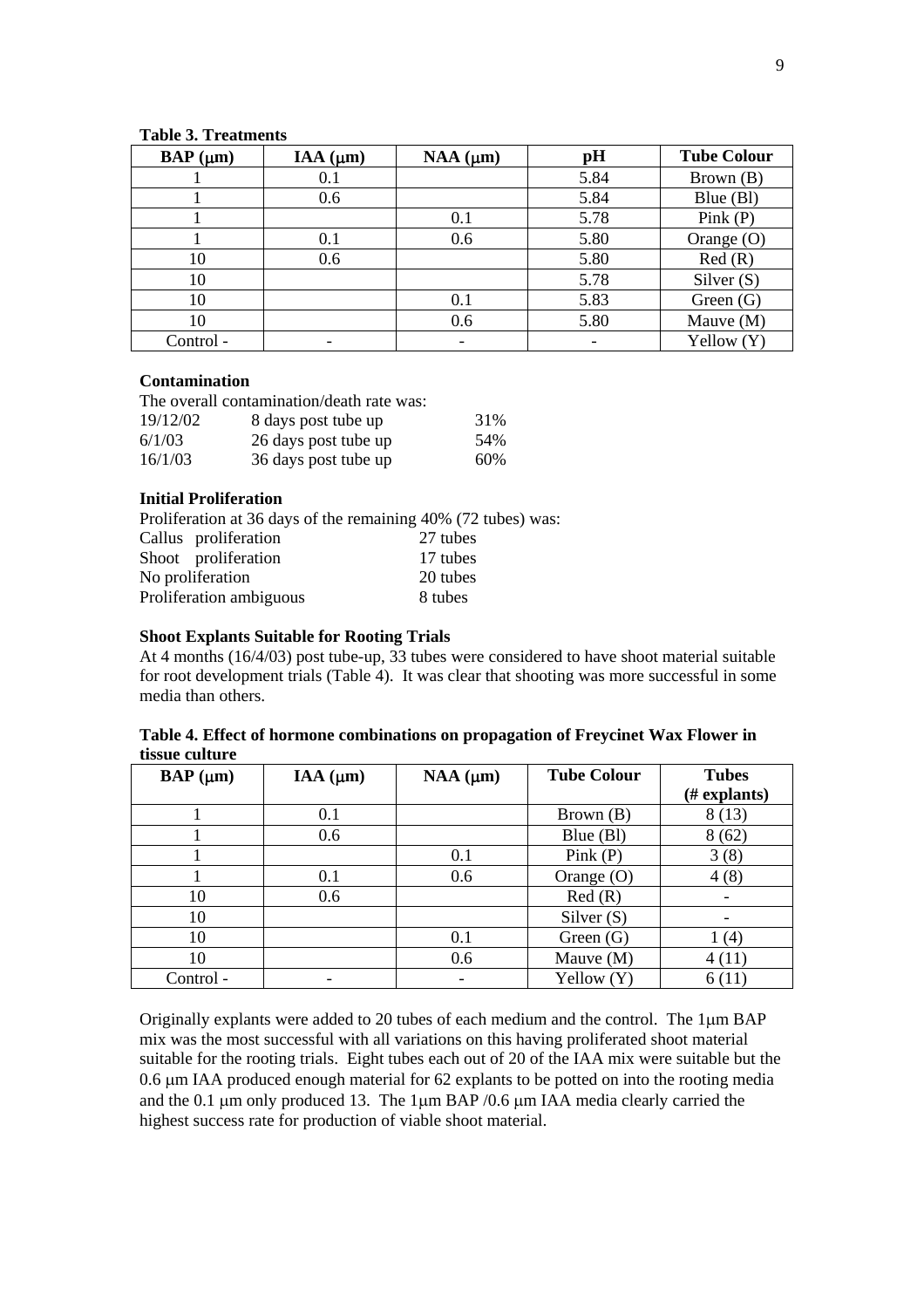## **Root Proliferation 16/4/03**

For the root proliferation trial solutions of MS and ½ MS media were made up with replicates of the same hormone combinations added to each. There was adequate material for 15 tubes of each of the 8 treatments. Tubes were placed in a standard light/dark regime at a controlled temperature and monitored weekly for root growth. (Table 5).

| <b>Media</b> | <b>Hormones</b>  | pH   | <b>Tube Colour</b> | <b>Proliferation</b> |
|--------------|------------------|------|--------------------|----------------------|
| <b>MS</b>    | $60 \mu m$ 2,4-D | 5.83 | Pink               |                      |
| <b>MS</b>    | $10 \mu m 2,4-D$ | 5.79 | Green              |                      |
| <b>MS</b>    | $30 \mu m NAA$   | 5.85 | Red                |                      |
|              | $0.03 \mu m$ BAP |      |                    |                      |
| <b>MS</b>    | $5.71 \mu m$ IAA | 5.83 | Yellow             |                      |
|              | $4.9 \mu m$ IBA  |      |                    |                      |
| $1/2$ MS     | $60 \mu m$ 2,4-D | 5.81 | Orange             |                      |
| $1/2$ MS     | $10 \mu m 2,4-D$ | 5.81 | Purple             |                      |
| $1/2$ MS     | 30 µm NAA        | 5.82 | White              |                      |
|              | $0.03 \mu m$ BAP |      |                    |                      |
| $1/2$ MS     | $5.71 \mu m$ IAA | 5.82 | Blue               |                      |
|              | $4.9 \mu m$ IBA  |      |                    |                      |

**Table 5. Treatment combinations used for rooting trials on explants from tissue culture**

No root proliferation had resulted in any of the media after 2 months and a second trial was undertaken using shoot material derived from the first trial. This trial used 25 tubes of each of the 4 treatments below (Table 6).

| Table 6. Treatment combinations used for rooting trials on explants from tissue culture |  |
|-----------------------------------------------------------------------------------------|--|
| 16/6/03                                                                                 |  |

| <b>Media</b> | <b>Treatment</b>             | pH   | <b>Tube Colour</b> | <b>Proliferation</b> |
|--------------|------------------------------|------|--------------------|----------------------|
| $1/2$ MS     | activated<br>charcoal        | 4.00 | Purple             |                      |
| $1/2$ MS     | $9.8 \mu m$ IBA<br>2 wk dark | 3.99 | <b>Black</b>       |                      |
| $1/2$ MS     | $9.8 \mu m$ IBA              | 4.00 | White              |                      |
| $1/2$ MS     | control                      | 4.02 | Green              |                      |

Running in parallel with the above 4 treatments, 20 explants from the first rooting trial were treated with Clonex Purple rooting hormone gel and planted in standard cutting mix in the RTBG Nursery on 23/6/03. Five were potted up on 30/8/04 in native tube mix and as of 11/7/05 one survives.

Again there was no root development *in vitro* with any of the above treatments.

## **Maintenance of Shoot Explants in Tissue Culture**

All surviving material was tubed into standard MS media up in March 2003 without added hormones. These have been successfully maintained *in vitro* as shooted explants to now (Fig. 7). A trial using *in vitro* soil medium (Newell *et al.* 2003) was undertaken using approximately 100 explants on August 2nd 2005 in an attempt to generate root proliferation. It is too early to gauge success at this stage.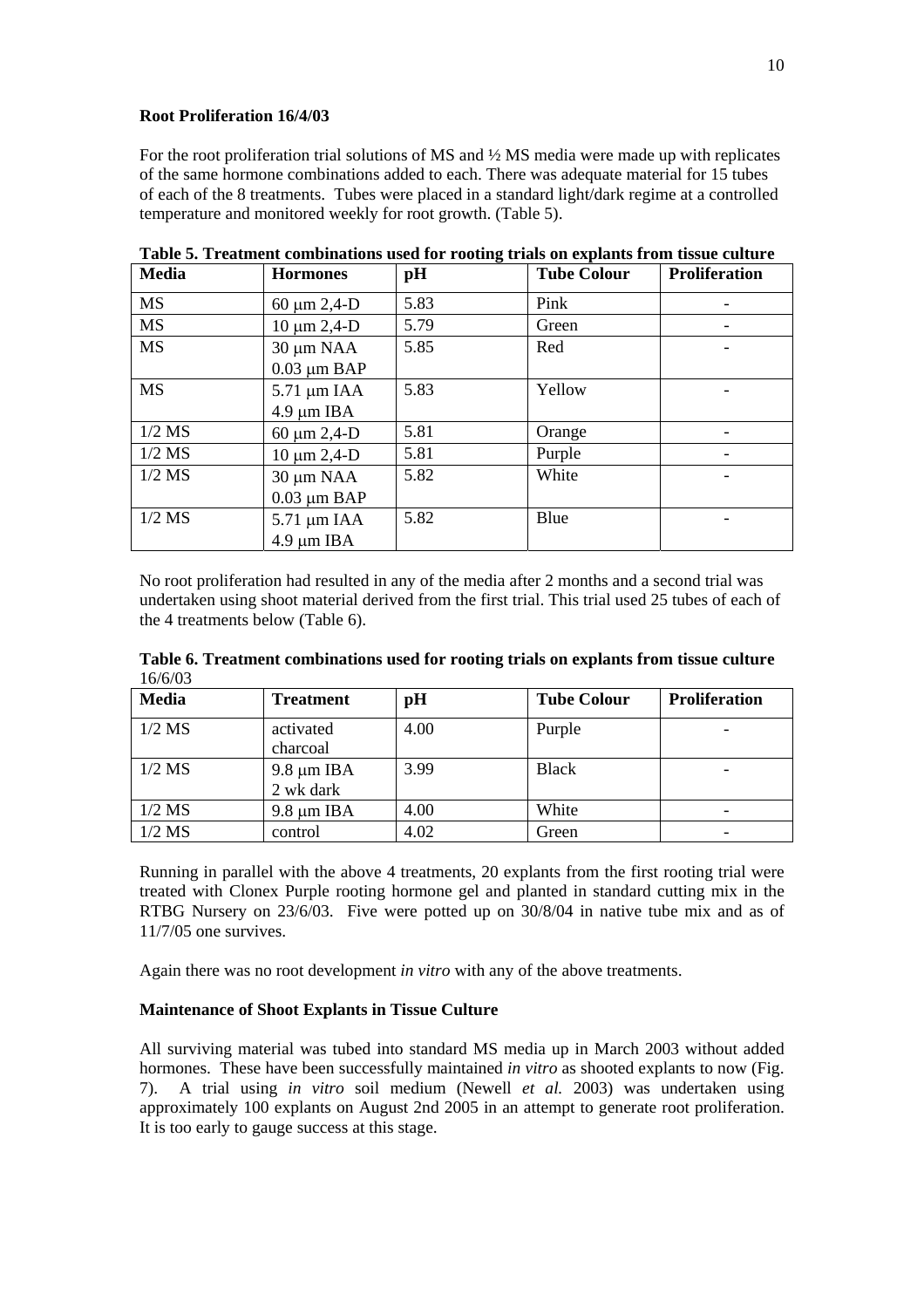

**Fig. 7**. Freycinet Wax Flower shooted explant.

# **Discussion**

From the results of the various propagation methods that have been trialled thus far it is clear that from a practical point of view standard nursery vegetative propagation methods are the most effective. Currently the RTBG holds 70 cutting-produced plants in pots (Fig. 8). A limited number have been planted out in a garden bed at the RTBG but they are not thriving probably due to inappropriate edaphic conditions. They are planted in a dolerite clay but their natural habitat is an open granite sand or in drip cracks in the rock.



**Fig. 8**. One of the successful cutting-produced plants.